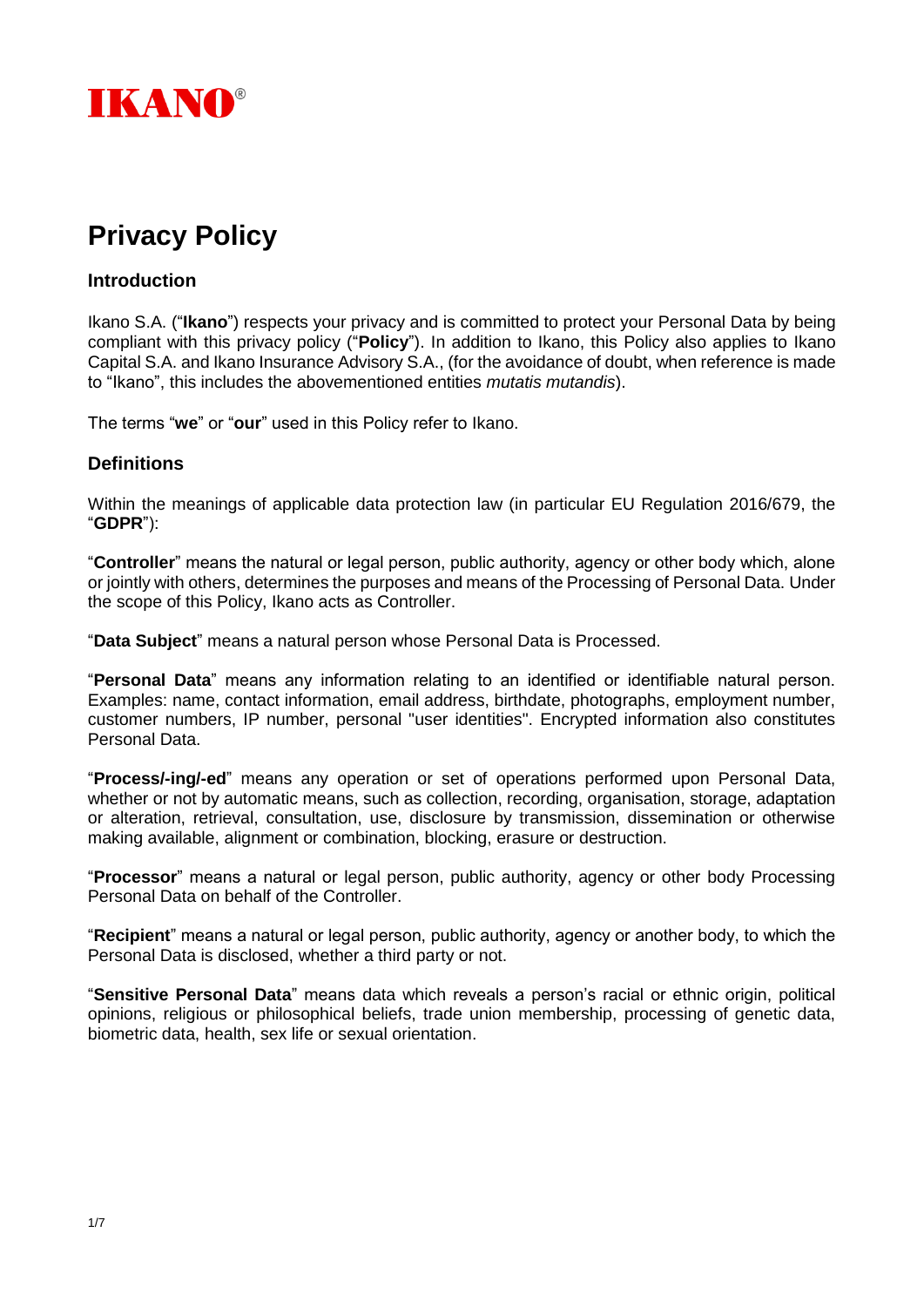

This Policy describes the Personal Data that we collect from you, or that you provide and how such data may be used or disclosed by us.

Please read the following carefully in order to understand our policies and practices regarding your Personal Data and how we will treat it.

#### **Individuals concerned by this Policy**

This Policy relates to the collection and use of the Personal Data relating to the following categories of Data Subjects:

- visitors of the group.ikano website (the "**Website**");
- representatives, employees, contact persons or any other related persons of Ikano's suppliers, third party service providers and subcontractors; and
- potential customers.

Our Policy does not apply to information collected on any third-party website that may link to or be accessible from our Website.

By using or accessing our Website, you agree to our Policy. Our Policy may change from time to time and your continued use of the Website is deemed to be an acceptance of such changes, so please check our Policy periodically for updates.

Through this Policy, all Data Subjects whose Personal Data is Processed by Ikano are receiving information concerning, among other things, the purpose of the Processing, the Recipient of the information, the Data Subject's rights etc. prior to the beginning of the Processing.

When the Data Subject is in contact with any Ikano employee, a link to the Policy is provided in the employee's email signature which is included when such employee responds to an email received from you.

Job applicants applying to positions at Ikano by sending an email to the email address indicated on the Website, will be informed about Ikano's Processing of their Personal Data in accordance with Ikano's Employee Privacy Policy.

#### **Information we collect and use about you**

We collect several types of information from and about you, including, for example:

- in relation to visitors of our Website information we collect as you navigate through our Website or by any other way, including but not limited to, IP addresses, cookies and web beacons and records and copies of your correspondence (including email addresses) if you contact us;
- in relation to other Data Subjects records and copies of your correspondence (including email addresses) if you contact us, as well as other information as may be obtained from the Data Subject or from a third party with the Data Subject's knowledge such as (i) identification data (including name, date and place of birth, gender), (ii) contact information (such as phone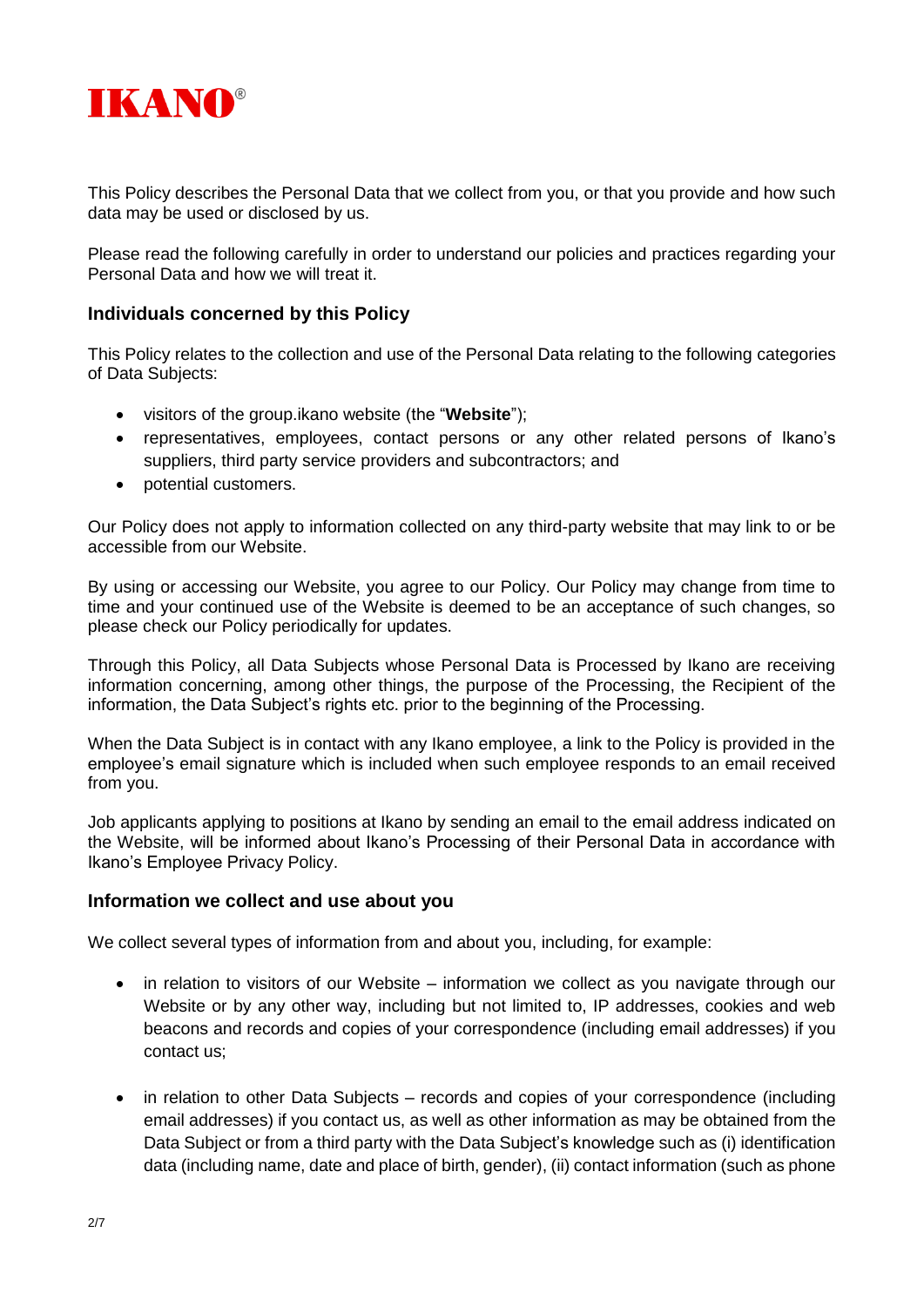

number, home address, country of residence), (iii) other relevant personal details (nationality, citizenship, company your work for), (iv) types of services received or products bought, (v) financial and banking information and (vi) any other Personal Data reasonably related to the conduct of Ikano's business; and

• Personal Data in order to fulfil the business relationship between Ikano and such Data Subject/third party.

# **Why we collect and use this information**

When you visit our Website, we may collect Personal Data from you in order to allow us to provide certain services to you such as answering to your questions or providing marketing information. You may also provide us with your Personal Data when you communicate with us through any contact forms on our Website, register to download material, apply for a job or internship, sign up for newsletters, request to attend an event proposed by our Website or search on our Website.

You may also directly provide your Personal Data to us through any interaction that you may have with one of Ikano's employees (e.g. when giving a business card etc.).

We may also collect and use Personal Data if it is provided to us by your employer, your company or a company to which you are otherwise related to in the context of an agreement or relationship between us and your employer or such company.

We will Process your Personal Data for the purposes listed above on the basis of one or more of the following:

- The Processing is necessary for the performance of an agreement or for entering into an agreement with you.
- The Processing is necessary for us to comply with a legal obligation, for instance to allow us to comply with applicable commercial or tax laws and any regulatory obligations and to allow us to respond to requests and comply with requirements from public authorities.
- The Processing is necessary for our or a third party's legitimate interests, for example:
	- (i) in the context of the Website: to answer any queries from you or provide requested services, to provide newsletter services and other email marketing regarding services you receive from Ikano, managing other requests (e.g. to attend an event) or to notify you about any changes to our services, to make statistics, to present our Website and its contents in a suitable and effective manner for you, to use our cookies, to enforce our Terms of Use and other agreements; and
	- (ii) outside the context of the Website browsing: to provide our services, to manage our relationships with our suppliers, services providers and subcontractors as well as to prevent fraud and credit risk, manage litigation and to protect the rights, property, or safety of Ikano and its affiliates.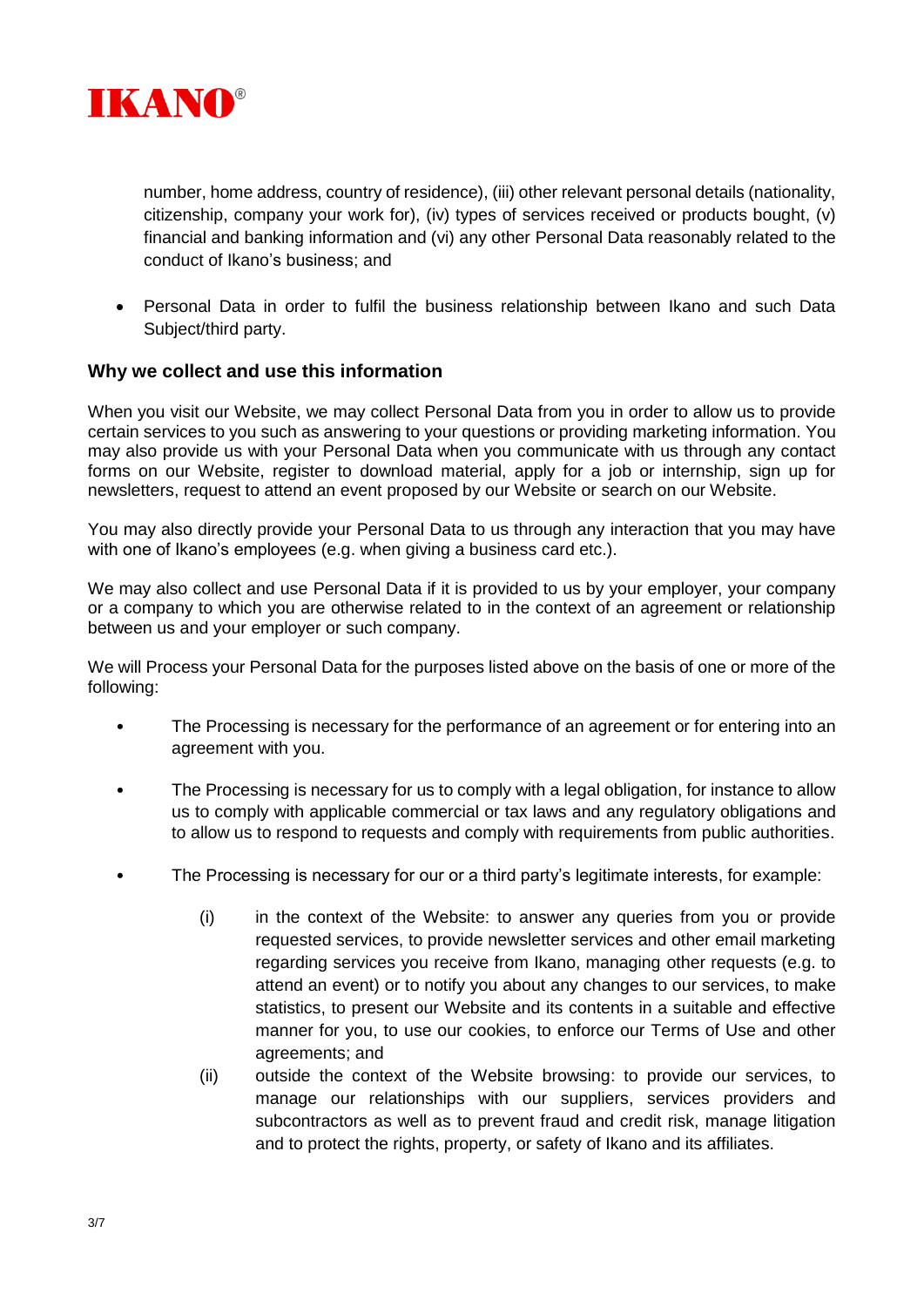

• You have given your prior consent, for example, to receive commercial communications from us or third parties or for us to use third party cookies.

#### **Usage Details and IP Addresses**

We may collect statistical information about our Website users' equipment, browsing actions and patterns. Such information derives from your visit to/any navigation of the Website. The information may include, for example: (a) traffic, location data, logs and other communication data, (b) information regarding the resources that you access, and (c) information about your computer and Internet connection (e.g. including your IP address, operating system and browser type) for system administration.

# **Cookies**

We may obtain information about your general Internet usage by using cookies. A cookie is a small file stored on the hard drive of your computer or in your browser memory when you visit our Website. Use of cookies helps us to improve our Website and to deliver a better and more personalised service by enabling us to:

- estimate our audience size and usage patterns;
- store information about your preferences, allowing us to customise our Website according to your individual interests; and
- recognise you when you return to our Website and know what parts of the Website you visit, your preferences and what is most relevant to you.

Accepting cookies means that you permit communication between your computer and our Website. You may refuse to accept cookies or be alerted when cookies are being sent to you by activating the appropriate setting on your browser. However, if you select this setting you may be unable to access certain parts of our Website or the Website will not function properly. Unless you have adjusted your browser setting so that it will refuse cookies, your system will continue to accept cookies when you direct your browser to our Website.

We use the following kinds of cookies on our Website:

- Session cookies These cookies which last only for the duration of your visit. These enable us to identify that the same person is moving from page to page. We store and collect a unique ID to track your session from page to page via session cookies.
- Persistent cookies These cookies last beyond your session enabling an enhanced user experience when you return to the site.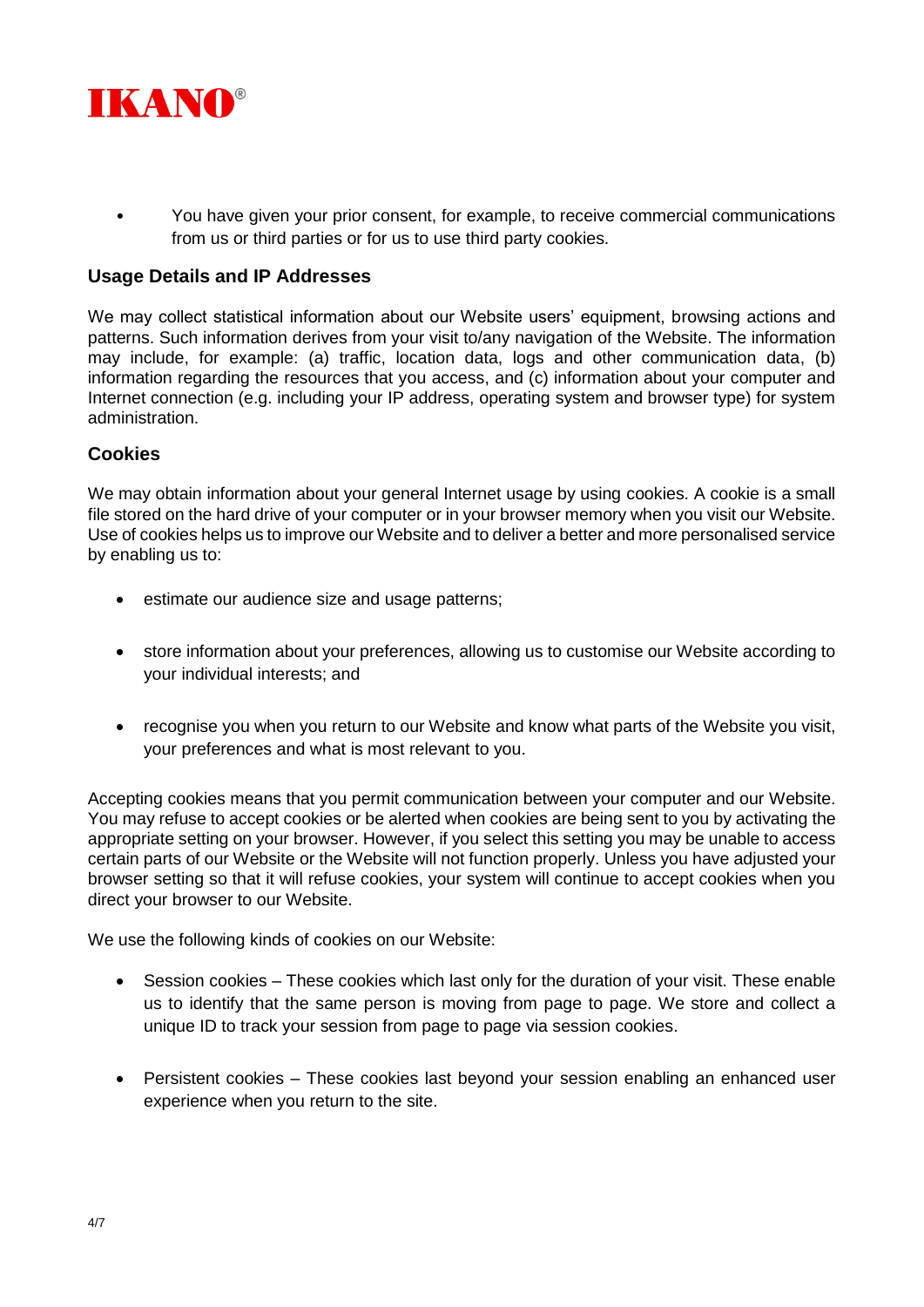

• Third party cookies – We use cookies from third parties to collect statistics about our visitors and measure how many people are using our Website and how they are using it. You have a choice to consent or not to such cookies directly while navigating through our Website through a specific visible banner.

# **Web beacons**

Pages of the Website may contain electronic images known as web beacons (also referred to as single-pixel gifs). Web beacons enable Ikano to collect certain information in relation to Website users including, for example, the number of users accessing each webpage, traffic data, location data, logs and other communication data, information in relation to resources access, and information about user computer and Internet connection (including IP addresses, operating systems and browser type). Web beacons are only used to compile aggregated statistics concerning use of the Website and to verify system and server integrity. You have a choice to consent or not to the use of such web beacons directly while navigating through our Website through a specific visible banner.

# **Disclosure of your information**

We may, in order to achieve the purposes listed above, disclose your Personal Data to other companies within the Ikano Group, to contractors and service providers which we engage to support our business and, to the extent required by applicable law, to public authorities and related bodies.

You are informed that certain Recipients mentioned above may be located outside the territory of the European Union in countries that do not offer a level of protection equivalent to the one granted in the European Union. Such Recipients may include, but are not limited to, from time to time the Ikano entities outside the European Union.

Any Personal Data transfer to such third parties will, depending on the nature of the transfer:

- be covered by appropriate safeguards such as standard contractual clauses approved by the European Commission, in which case the Data Subject may obtain a copy of such safeguards by contacting us; or
- be otherwise authorized under applicable data protection law, as the case may be, as such transfer is necessary for the performance or execution of a contract concluded in the Data Subject's interest or for the establishment, exercise or defence of legal claims or for the performance of a contract between the Data Subject and us.

# **Data security**

We have implemented administrative, technical and physical safeguards for our Website to protect your Personal Data from loss, misuse, unauthorised access, disclosure, unauthorised alteration or unlawful destruction. In addition, we require any IT and security service providers to put in place appropriate technical and organisational security measures in respect of any of your Personal Data.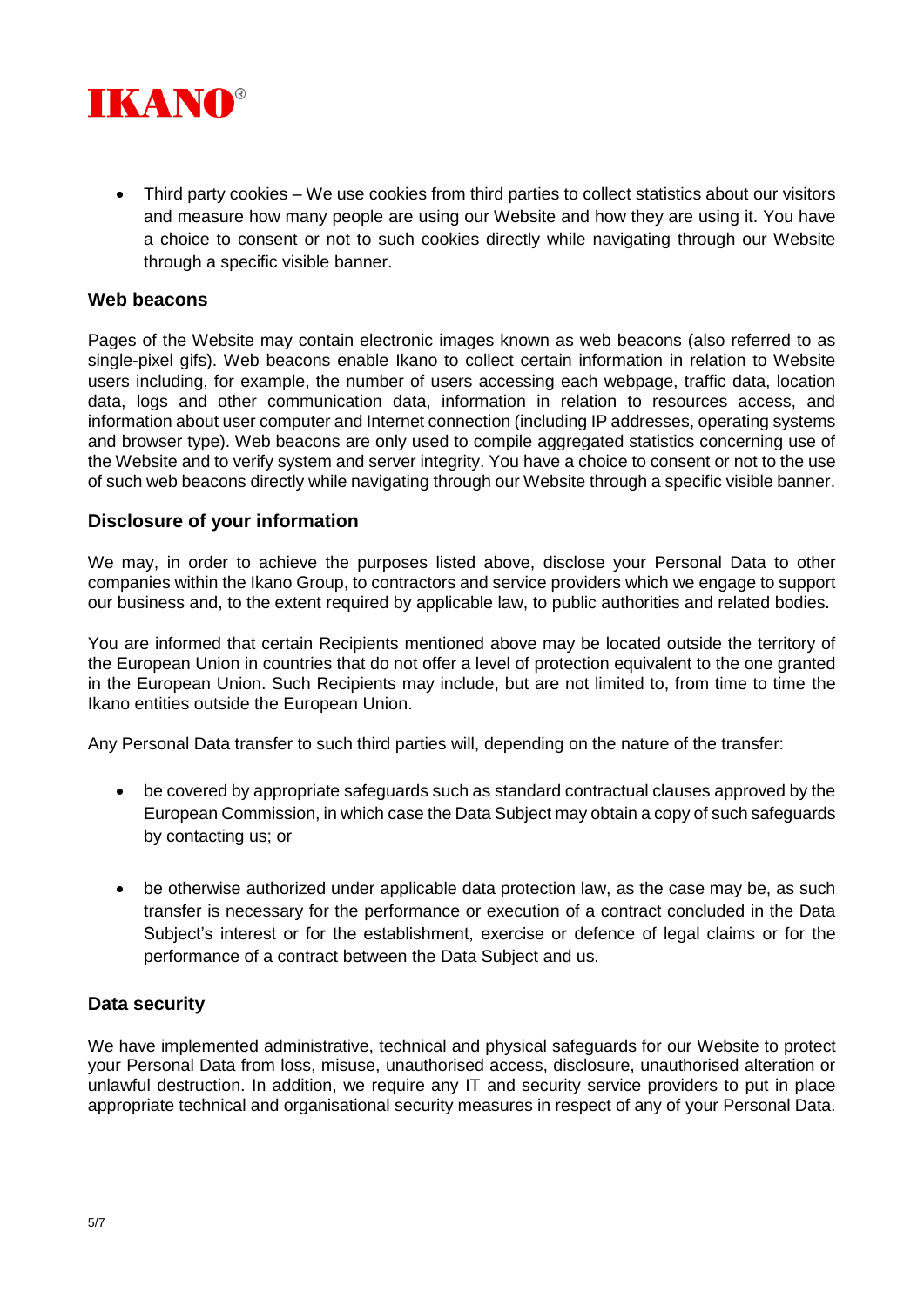

Unfortunately, the transmission of information via the Internet is not completely secure. Although we do our best to protect your Personal Data, we cannot guarantee the security of your Personal Data transmitted to our Website. Any transmission of Personal Data is at your own risk.

# **Your rights**

You have the following rights regarding the use of your Personal Data by us (subject to applicable exemptions):

- right to access the Personal Data held about you and receive additional information about how it is Processed;
- right to correct any inaccurate and complete any incomplete Personal Data;
- right to delete your Personal Data from our systems, e.g. where the Personal Data is no longer necessary in relation to the specified purposes;
- right to restrict the Processing of your Personal Data in certain circumstances, e.g. where you contest its accuracy or object to its Processing;
- right to receive your Personal Data in an interoperable format, or have it directly transmitted to another organisation;
- right to withdraw your consent at any time where you have provided us with your consent to the Processing of Personal Data, in particular regarding the receipt of commercial communications and cookies processing analytics;
- right to object to the Processing of your Personal Data, in certain circumstances and considering other regulatory requirements, in particular where we rely on legitimate interests, including for profiling; and
- right to lodge a complaint with the competent European Union Data Protection Authority (which generally is located in the country you or Ikano is located).

We will respond to individual complaints and questions relating to privacy and will investigate and attempt to resolve all complaints. Ikano will only be able to answer favorably to any of the above requests related to the right to oppose, right of erasure and right of restriction provided that it does not interfere with or contradict a legal obligations of Ikano (e.g. a legal obligation to keep the related Personal Data) or due to any other impediment that would justify that Ikano would not be able to grant such requests.

We undertake to handle each request free of charge and within a reasonable timeframe of one (1) month.